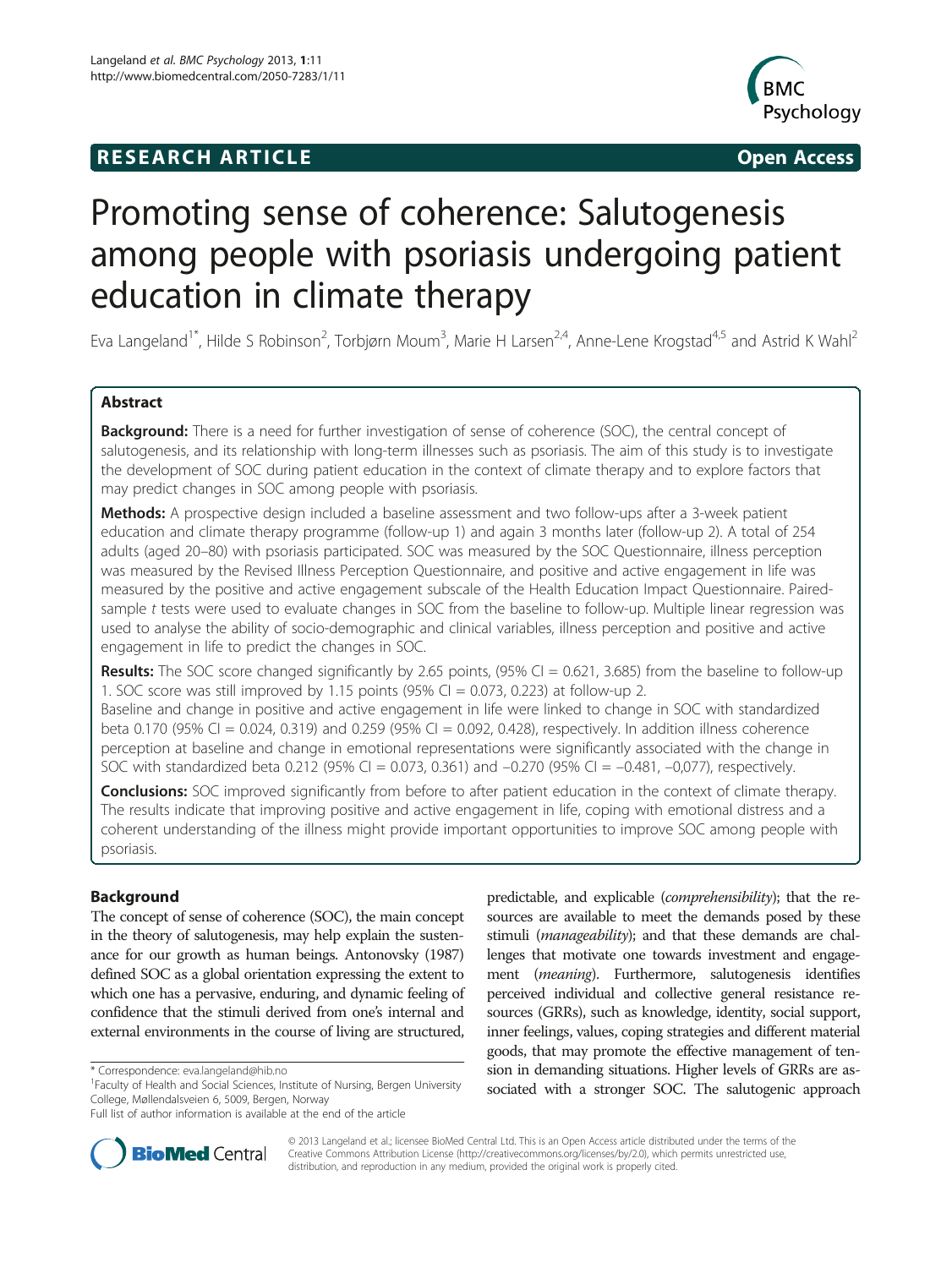focuses on peoples' active adaptation in the interplay between their SOC and use of GRR.

The health of a person could affect their SOC (Veenstra et al. [2005](#page-7-0)) because it might influence such as the ability to use the different GRR. For instance, a longterm illness such as psoriasis may introduce uncertainty because it is a threat to self, identity, and coping, and may thus challenge the set of life experiences that contribute to a person's SOC (Antonovsky [1987](#page-6-0)). It is reasonable to think that the process of active adaptation, including perceptions about illness and engagement in life, shapes life experiences. Awareness of the health care provider about ways to strengthen the patient's SOC may be important in communication with, and the assessment and treatment of, people with chronic diseases such as psoriasis.

Research focusing only on dysfunction might overlook evidence on human thriving or growth in the context of suffering. Although living with psoriasis can be a source of significant stress and distress (Basavaraj et al. [2011](#page-7-0)), it is also important to recognize that the disease might not affect the individual only in negative ways. Dealing with everyday adversity arising from psoriasis can bring about substantial growth experiences for patients (Fortune et al. [2005a](#page-7-0)). It has been suggested that research should examine the patterns and predictors of adversarial growth in psoriasis patients (Fortune et al. [2005b](#page-7-0)). However, to our knowledge, few studies have investigated salutogenesis including the concept of SOC in individuals with psoriasis. For instance, a study from Poland that included 32 people with psoriasis suggests that SOC may influence how a person manages stress in relation to psoriasis (Oglodek et al. [2009\)](#page-7-0). Schneider et al. ([2011](#page-7-0)) examined 49 psoriasis outpatients and found that feelings of helplessness were a more important contributor to social anxiety and avoidance than were anxious or depressive mood and SOC. In addition, Metz and Jemec ([1996](#page-7-0)) suggested that SOC may provide valuable information about the best ways to help reduce the level of negative psychosocial consequences associated with the skin disease in people with psoriasis.

There is some literature showing that SOC may be strengthened as a result of major life changes or different health care interventions (Langeland et al. [2006](#page-7-0); Langeland & Wahl [2009](#page-7-0); Yamazaki et al. [2011](#page-7-0); Forsberg et al. [2010;](#page-7-0) Bergman et al. [2011;](#page-7-0) Habroe et al. [2007\)](#page-7-0). An important focus in the treatment of psoriasis should be on avoiding or reducing the psychosocial consequences of the disease. The treatment should aim to maintain, stimulate, or promote adaptation to illness and positive and active engagement in life. The purpose of this focus is to treat the symptoms and to enable people to live optimally with their psoriasis (Schneider et al. [2011\)](#page-7-0). Climate therapy including patient education is a publicly funded 3-week treatment programme for Nordic countries. Previous studies on such programmes have reported highly significant reductions in disease severity and symptoms (Ben-Amitai & David [2009](#page-7-0); Hodak et al. [2003](#page-7-0)) and improvements in quality of life (Mork & Wahl [2002](#page-7-0); Wahl et al. [2005\)](#page-7-0). However, no studies have investigated whether this programme also can improve SOC.

Summed up, little is known about SOC and active adaptation in people with psoriasis, and specifically in relation to changes in SOC following climate therapy. Hence, the main purposes of the present study were to identify changes in SOC in psoriasis patients undergoing patient education in climate therapy and to investigate the ability of positive and active engagement in life versus illness perception to predict changes in SOC. The following research questions were posed.

- Are there associations between socio-demographic and clinical variables and SOC?
- Does SOC change from before to after climate therapy?
- Do the attitudes of positive and active engagement in life and illness perception at baseline predict subsequent changes in SOC?
- Are changes in positive and active engagement in life and illness perception associated to changes in SOC?

## **Methods**

## Study design and population

The present study was a follow-up study with a pre–post study design of Norwegian patients with psoriasis, age 20 years and older, who were remitted to a climate therapy programme for 3 weeks at the Canary Islands located in the Atlantic Ocean at 28°N, 16°W. The design included three measurements during a period of 4 months. Patients were recruited into the study at the time they were offered climate therapy. Patients answered a questionnaire just before arriving for (baseline) and just before departing after the 3 weeks of therapy (follow-up 1), and again 3 months later (follow-up 2). The study period lasted from late April 2009 to early January 2010. During this time, 343 psoriasis patients were offered climate therapy; 89 declined to participate (reasons not given), giving a total sample of 254 psoriasis patients. For this paper, data were available for 252 (baseline), 248 (follow-up 1), and 205 (follow-up 2) respondents.

## Ethical approval

Approval of the study was obtained from the Norwegian Social Science Data Service and the Regional Committee for Medical Research Ethics for Southern Norway, number 6.2009.440. Participants were coded and analysis was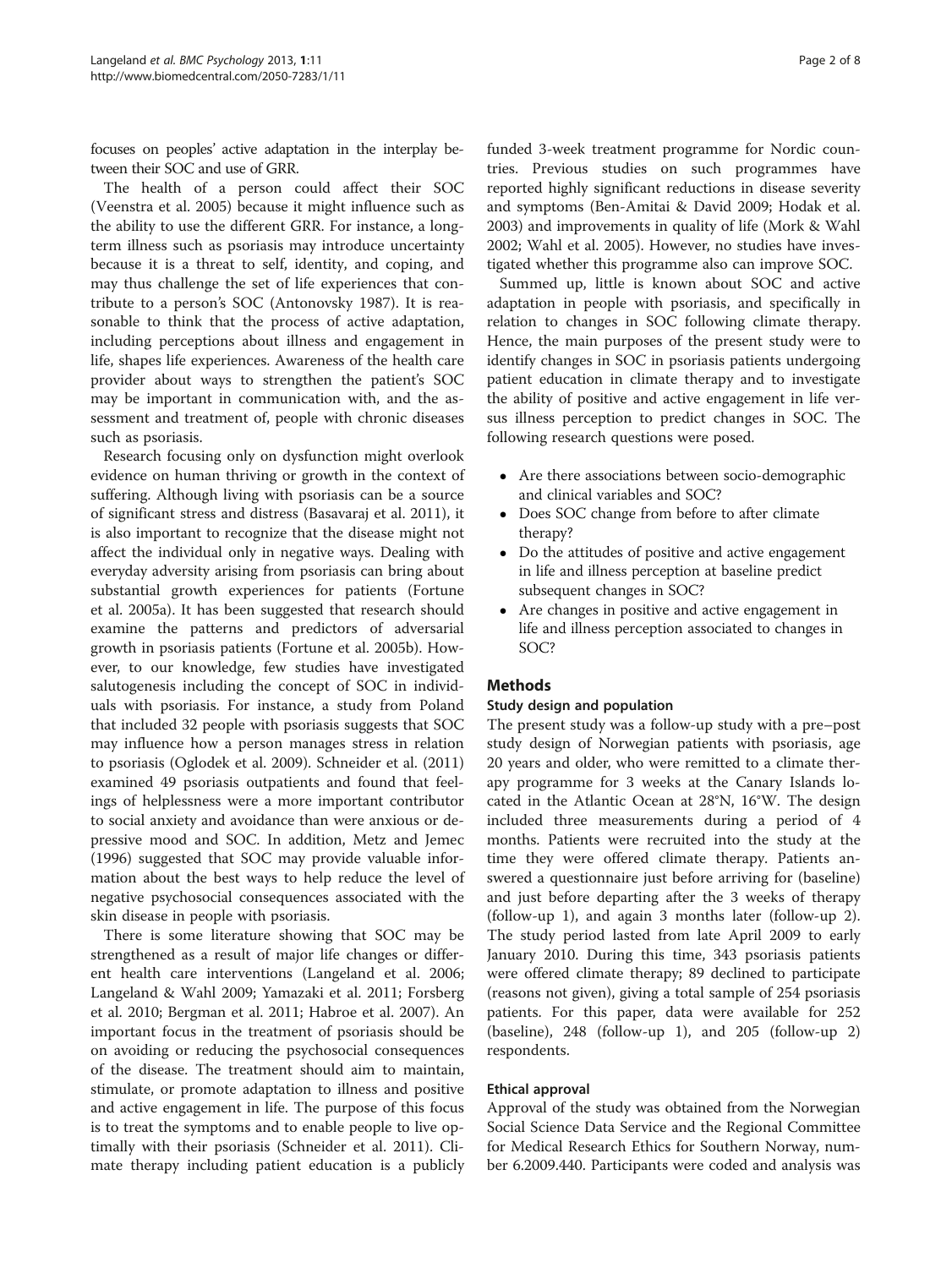performed anonymously. Procedures were in accordance with the Helsinki Declaration of 1975 as revised in 1983.

## Patient education in the context of climate therapy

The programme comprised both patient education and sun treatment. A Nordic medical team (dermatologist, nurses, and physiotherapist) monitored the patients. Patients received both individual and group-based education, guidance, and daily training. The teaching programme included information and discussions about psoriasis pathogenesis, manifestations, comorbidity, quality of life, and treatment options. The importance of lifestyle choices was stressed with a special focus on physical activity and healthy eating. Discussions in smaller groups focused on finding ways to manage psoriasis in daily life.

In addition patients received on average 80 hours of sun therapy during their stay. The sun exposure was scheduled individually with respect to skin type and UV index. They were encouraged to bathe frequently in salt water and to use moisturizing creams.

#### Measures

#### Socio-demographic and clinical variables

Socio-demographic variables such as age, sex, social and marital status, employment status, and educational level were assessed. The following clinical variables were assessed and analysed: years with psoriasis, Psoriasis Area and Severity Index (PASI), comorbidity, and previous climate therapy.

### Sense of coherence

The Sense of Coherence Questionnaire (SOC-13) was developed by Antonovsky (Antonovsky [1987](#page-6-0)). This questionnaire is based on self-report and has been tested for validity and reliability in several studies (Antonovsky [1993](#page-6-0); Erikson & Lindstrøm [2005](#page-7-0); Erikson & Lindstrøm [2006](#page-7-0); Feldt et al. [2007;](#page-7-0) Hittner [2007\)](#page-7-0). In a systematic review it is concluded that the SOC scale seems to be a reliable, valid and cross-culturally applicable instrument measuring how people manage stress and stay well (Erikson & Lindstrøm [2005\)](#page-7-0). SOC-13 comprises 13 items related to comprehensibility (five items), manageability (four items), and meaning (four items). The total score ranges from 13 to 91, with higher scores indicating a stronger SOC. Responses to all items are scored on a seven-point, Likert-type scale. Missing substitution was performed for individuals who answered at least half of the questions for each component. The Cronbach Alpha (α) was 0.829, Intra Class coefficient (ICC) = 0.829 (95%  $CI = 0.795, 0.859$  in the present study.

#### Positive and active engagement in life

The positive and active engagement subscale from the Health Education Impact Questionnaire (heiQ) was used

to assess positive and active engagement in life. The subscale comprises five items and is scored using a fourpoint Likert-type scale from "strongly disagree" to "strongly agree" with higher scores indicating stronger positive and active engagement in life. This construct assesses motivation to be active in health education programmes by engaging or re-engaging in life-fulfilling activities as a result of programme participation. Items in this scale aim to measure the individual's actions to convert intention into positive outcomes, which imply a change of life activities (Osborne et al. [2007](#page-7-0)). The HeiQ has high construct validity and is a reliable measure of a broad range of patient education programme benefits (Osborne et al. [2007\)](#page-7-0). The Cronbach  $\alpha$  for the positive and active engagement subscale used in the present study was 0.733, ICC = 0.733 (95% CI = 0.677, 0.782).

#### Illness perception

The Revised Illness Perception Questionnaire was used to measure illness perception (Moss-Morris et al. [2002](#page-7-0)). The questionnaire comprises the following seven components of illness representation: timeline (acute/ chronic, six items), consequences (six items), personal control (six items), treatment control (five items), illness coherence (five items), timeline cyclical (four items), and emotional representations (six items). The responses are rated on a five-point Likert scale from "strongly disagree" to "strongly agree". The Cronbach α for illness coherence, emotional representations and consequences in the present study was 0.870, ICC =  $0.870$  (95% CI = 0.842, 0.894), 0.856, ICC = 0.856 (95% CI = 0.826, 0.883) and 0.771, ICC = 0.771 (95% CI = 0.723, 0.813), respectively.

#### Statistical analysis

The data were analysed using SPSS (version 19.0). Bivariate correlation analyses (Pearson's r) were used to identify associations between SOC and sociodemographic and clinical variables, and between SOC and illness perception and positive and active engagement in life. Paired  $t$  tests were used to evaluate the changes in SOC, positive and active engagement in life and illness perceptions from the baseline to follow-up. To investigate the ability of illness perceptions and positive and active engagement in life (both baseline and change) to predict the change in SOC from the baseline to follow-up 1, we used multiple linear regression analysis with the following eligible independent variables after controlling for SOC at the baseline and the sociodemographic and clinical variables: positive and active engagement in life, the illness perceptions of consequences, coherence and emotional representations, respectively. A 5% level of significance was used to include candidate independents.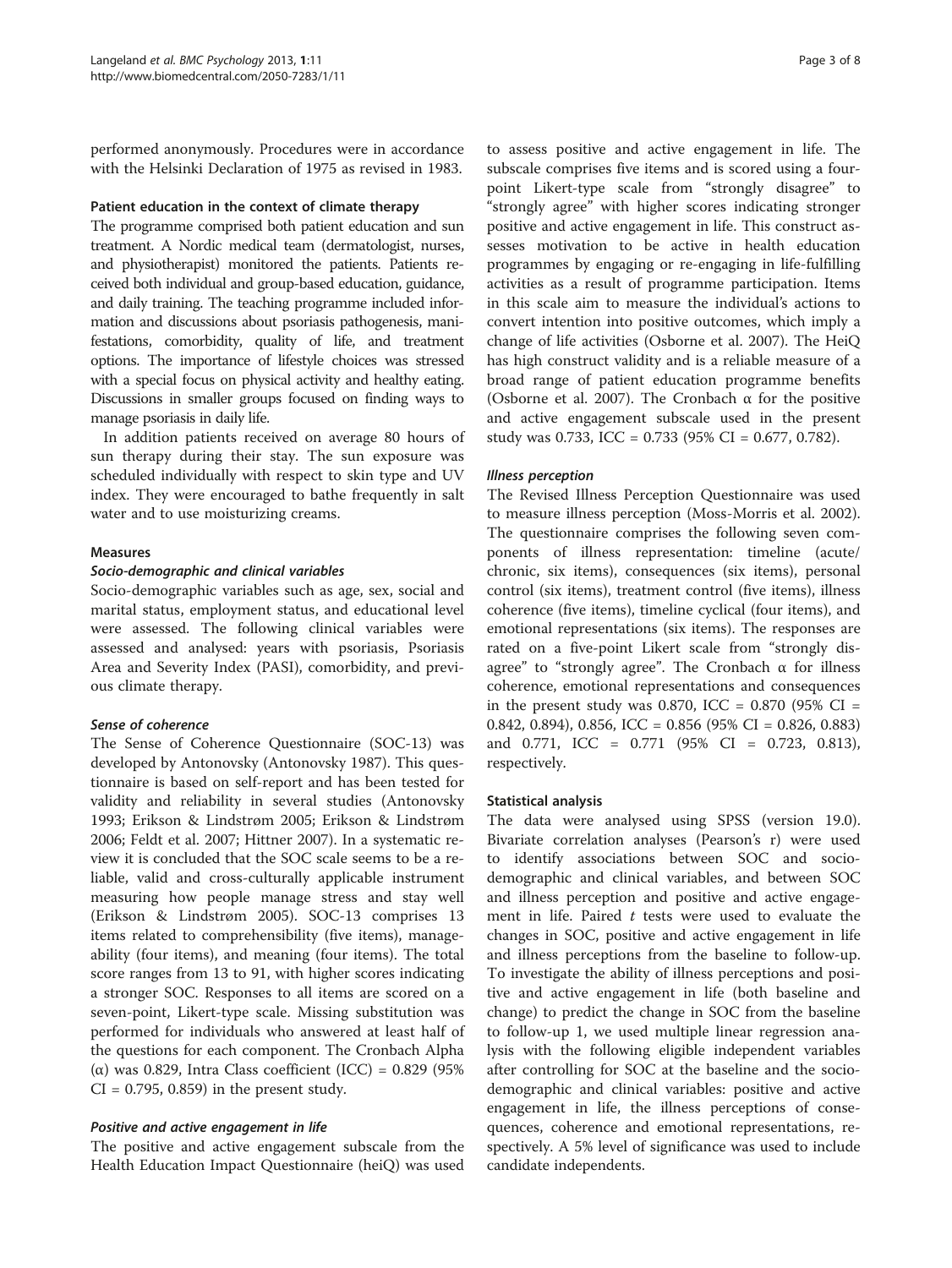## Results

### Characteristics of the sample

The mean age of the respondents was 47 years (SD 12, range: 20–80 years). One hundred and two (40%) were women, and 153 (60%) had an educational level of 12 years or less. Seventy (28%) reported living alone. The mean number of years with psoriasis was  $24$  years (SD = 13, range: 1–60 years). The mean baseline PASI score was 7.5 (SD = 4.1), and 111 (44%) reported comorbidity. Table 1 provides further information about the sample characteristics.

## Baseline

The mean SOC score at the baseline was  $62.8$  (SD = 10.3) for the whole sample. SOC correlated significantly with educational level ( $r = 0.156$ , 95% CI = 0.032, 0.284), age ( $r = 0.134$ , 95% CI = 0.009, 0.259), duration of psoriasis ( $r = 0.173$ , 95% CI = 0.046, 0.301), and comorbidity  $(r = 0.176, 95\% \text{ CI} = 0.052, 0.301).$ 

## Relationship between SOC, illness perception, and positive and active engagement in life at baseline

At the baseline, SOC correlated significantly with the following subdimensions of illness perceptions: coherence  $(r = 0.269, 95\% \text{ CI} = 0.148, 0.397)$ , consequences  $(r = -0.369, 95\% \text{ CI} = -0.491, -0.252)$ , and emotional representations ( $r = -0.475$ , 95% CI =  $-0.589$ ,  $-0.360$ ). Furthermore, SOC correlated significantly with positive and active engagement in life ( $r = 0.386$ , 95% CI = 0.275, 0.515).

## Changes in SOC, illness perception and positive and active engagement in life

The paired-samples  $t$  test showed a significant change of 2.65 points (95% CI = 1.621, 3.685) in SOC from the baseline to follow-up 1. From the baseline to the followup 2, SOC was still increased by  $1.15$  points (95% CI = 0.073, 2.288).

Changes in illness perception and positive and active engagement in life including mean values with CI 95% for baseline and follow-ups are shown in Table [2](#page-4-0) and Figure [1](#page-4-0).

Mean values for the different measures at baseline and follow up 1 and 2 (Figure [1\)](#page-4-0).

## Prediction of change in SOC by baseline and change in positive and active engagement, and illness perceptions

After controlling for the baseline SOC and the sociodemographic and clinical variables, the multiple regression analysis showed significant associations between both baseline and change in positive and active engagement and the change in SOC score, standardized beta 0.170,  $(95\% \text{ CI} = 0.024, 0.319)$  and 0.259,  $(95\%$  $CI = 0.092, 0.428$ , respectively. While the dimension of illness coherence perception at baseline correlated significantly with the change in SOC score, standardized beta 0.212 (95% CI = 0.073, 0.361) change in emotional representations was significantly related to change in SOC, standardized beta  $-0.270$  (95% CI =  $-0.481$ ,  $-0.077$ ). For further information see Figure [2](#page-5-0) and Table [3.](#page-5-0)

Variables associated with change in SOC (Figure [2](#page-5-0)).

|  |  | Table 1 Demographic and clinical characteristics of the group at baseline ( $n = 254$ ) |  |  |  |
|--|--|-----------------------------------------------------------------------------------------|--|--|--|
|--|--|-----------------------------------------------------------------------------------------|--|--|--|

|                          |                                 | Mean (SD) | Range        | n (%)    |
|--------------------------|---------------------------------|-----------|--------------|----------|
| Sex                      | Male                            |           |              | 152 (60) |
|                          | Female                          |           |              | 102 (40) |
| Age                      |                                 | 47 (12)   | $20 - 80$    |          |
| Living alone             | Yes                             |           |              | 70 (28)  |
|                          | No                              |           |              | 184 (72) |
| Employed                 | Yes                             |           |              | 174 (69) |
|                          | No                              |           |              | 80 (31)  |
| Education                | Primary school: ≤12 years       |           |              | 153 (60) |
|                          | University or college: <4 years |           |              | 52 (21)  |
|                          | University or college: >4 years |           |              | 49 (19)  |
| Previous climate therapy | Yes                             |           |              | 140 (55) |
|                          | No                              |           |              | 114(45)  |
| PASI                     |                                 | 7.5(4.1)  | $0.4 - 26.1$ |          |
| Years with psoriasis     |                                 | 24 (13)   | $1 - 60$     |          |
| Comorbidity              | Yes                             |           |              | 111(44)  |
|                          | No                              |           |              | 143 (56) |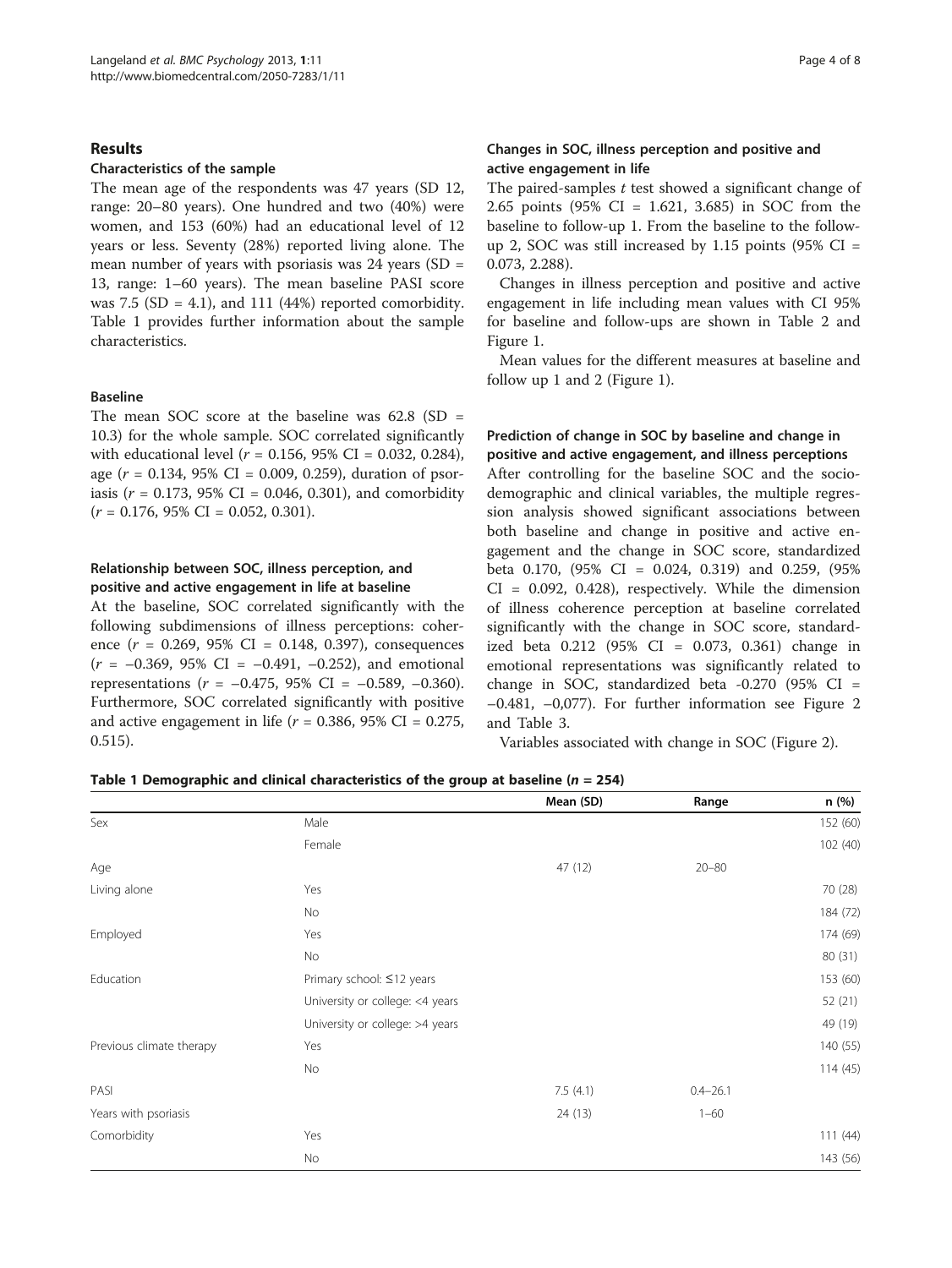<span id="page-4-0"></span>Table 2 Mean for the different measures at baseline and follow up 1 and 2

| <b>Measures</b>                                | <b>Baseline</b> | Follow - up 1 | Mean<br>change | 95% CI for       | Follow - up 2 | Mean    | 95% CI for       |
|------------------------------------------------|-----------------|---------------|----------------|------------------|---------------|---------|------------------|
|                                                | Mean (SD)       | Mean (SD)     |                | change           | Mean (SD)     | change  | change           |
| SOC $(13 - 91)^T$                              | 62.8(10.3)      | 65.4(9.9)     | 2.65           | 1.621, 3.685     | 63.9 (10.8)   | 1.15    | 0.073, 2.228     |
| Illness coherence $(5-25)^T$                   | 17.6(3.8)       | 18.3(3.7)     | 0.63           | 0.181, 1.078     | 18.0(3.9)     | 0.32    | $-0.139.0.781$   |
| Consequences $(6-30)^2$                        | 17.8(4.4)       | 17.5(4.6)     | $-0.38$        | $-0.807, 0.056$  | 18.2(4.5)     | 0.39    | $-0.112, 0.891$  |
| Emotional representation $(6-30)^2$            | 15.6(4.6)       | 14.6(4.4)     | $-0.97$        | $-1.444. -0.491$ | 15.3(4.4)     | $-0.24$ | $-0.765.0.284$   |
| Positive and active engagement in life $(1-4)$ | 3.24(.41)       | 3.34(.41)     | 0.11           | $0.054, -0.159$  | 3.15(.39)     | $-0.08$ | $-0.136, -0.025$ |

 ${}^{1}$ High = good,  ${}^{2}$ Low = good.

#### **Discussion**

This is the first longitudinal study investigating salutogenesis including SOC in psoriasis patients. We evaluated the ability of factors such as positive attitudes and perceptions related to illness to predict the change in SOC. The present study revealed that SOC improved significantly from before to after climate therapy including patient education in people with psoriasis. We also found that positive and active engagement in life, emotional representations and illness coherence dimension predicted the change in SOC. People with higher levels of positive and active engagement and illness coherence at the baseline had greater improvement in their SOC score following patient education. Further the change in SOC was also significantly associated to change in positive and active engagement and emotional representations.

In the present study, the mean SOC score at the baseline was 62.7 points. This value is lower than that observed in other comparable groups, such as a Swedish general population sample (mean 68.2 points) (Nilsson et al. [2010\)](#page-7-0) and another Norwegian patient group (mean 67 points) (Veenstra & Hofoss [2003\)](#page-7-0), suggesting that there is potential for improving these psoriasis patients' SOC. Furthermore, SOC was significantly associated with age and education at baseline. Although the correlations in the present study is low, it is in line with earlier research showing that SOC tend to increase with age (Erikson & Lindstrøm [2005](#page-7-0)) and that education and knowledge are linked to a stronger SOC (Antonovsky [1987](#page-6-0)). The present study also supports results from other studies showing that SOC is changeable after intervention (Langeland et al. [2006](#page-7-0); Yamazaki et al. [2011\)](#page-7-0). (Antonovsky [1979\)](#page-6-0) developed the theory of salutogenesis to counterbalance the emphasis in medicine on pathogenesis, risk factors, and diseases. Antonovsky posed the question "What explains movement towards the health pole of the ease/disease continuum?" (Antonovsky [1996\)](#page-6-0). This is the opposite of the question of which factors create disease. Antonovsky's answer to his salutogenic question was formulated in terms of the SOC and GRR. Thus, to improve their SOC, people

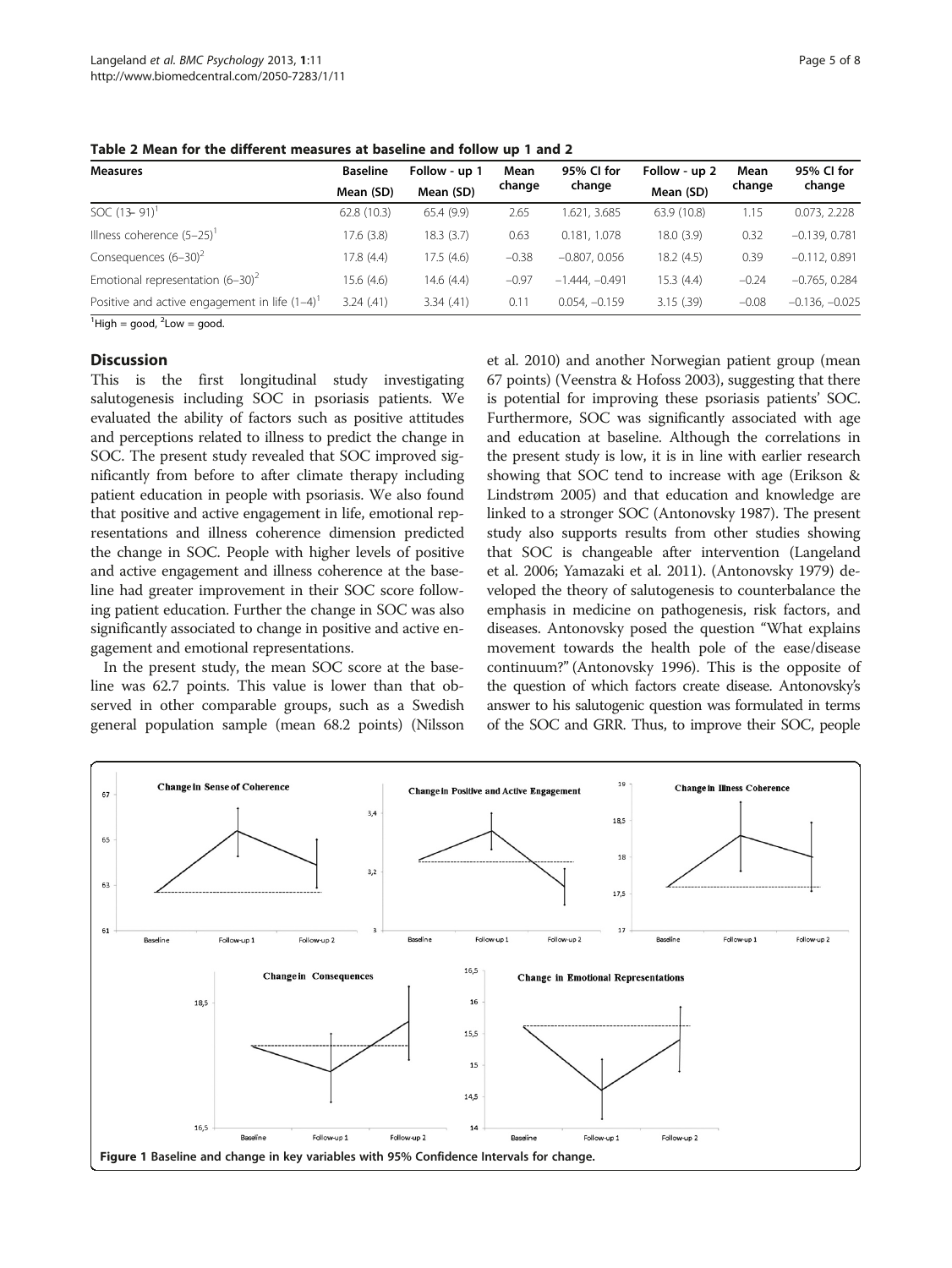<span id="page-5-0"></span>

must experience a positive interaction between GRR and SOC. The experience of everyday availability of and interaction with health care personnel, and use of GRR such as new knowledge (education), increased social support, and action competence may contribute to the improvement in SOC observed during patient education and climate therapy. The therapy may provide patients with new experiences of comprehensibility, manageability, and meaning through education and counselling by, and interactions with, health care providers and fellow patients. It is reasonable to think that modification of SOC can occur in settings where health care professionals have long and consistent contact with patients, as is the case with the 3-week patient education and climate therapy programme. However the improvement in SOC was relatively small and decreased again after 3 months. Although the patient education focuses on salutogenic factors such as physical activity, healthy eating and management of psoriasis, it is reasonable to think that with a more explicit salutogenic approach with emphasis on active adaptation in the interplay between SOC and use of GRR, the improvement in SOC could have been stronger and possibly sustained. Nevertheless the relatively small change in SOC may support the hypothesis that SOC is a rather stable quality of an individual after 30 years of age, with only minor fluctuations thereafter (Antonovsky [1987\)](#page-6-0), suggesting that the improvement in SOC in the present

study is due to normal variations. However, Antonovsky emphasises that his position is a hypothesis, based on theoretical considerations, and is not based on empirical evidence (Antonovsky [1996\)](#page-6-0). Another hypothesis, based on both theoretical considerations and empirical evidence, is that the strength of SOC may be continuously influenced by external events and internal reactions to these events (Langeland et al. [2006](#page-7-0); Langeland & Wahl [2009](#page-7-0); Yamazaki et al. [2011](#page-7-0); Forsberg et al. [2010\)](#page-7-0). Therefore, more research is required to establish whether SOC can improve in the long term as a result of major changes in life experiences, such as a specific type of therapy with follow-up interventions. The present study indicates the need for follow-up interventions that include a more explicit salutogenic focus, which could promote SOC over the longer term. A methodological limitation of this study is the lack of a control group, which limits any conclusions about cause and effect that may be drawn from this study. Further, 89 patients did not want to participate in the study and we had no opportunity to evaluate the reasons why. Hence, we do not know whether or not this has influenced the results.

People with higher levels of illness coherence at the baseline had greater improvement in SOC following patient education in climate therapy. However in the present study change in illness coherence was not significantly linked to change in SOC so we have to be cautious with our

Table 3 Relationships between change in SOC and baseline and change in independent variables controlling for baseline SOC and socio-demographic and clinical variables

|                                                     | <b>Baseline</b>                        | Change                                 |
|-----------------------------------------------------|----------------------------------------|----------------------------------------|
| Independent variables                               | Standardized Beta Coefficients(95% CI) | Standardized Beta Coefficients(95% CI) |
| Positive and active engagement in life <sup>1</sup> | 0.170(0.024, 0.319)                    | 0.259(0.092, 0.428)                    |
| Illness coherence <sup>1</sup>                      | $0.212$ (0.073, 0.361)                 | $0.068$ ( $-0.111$ , $0.251$ )         |
| Emotional representations <sup>2</sup>              | $-0.109$ ( $-0.271$ , $0.046$ )        | $-0.270$ $(-0.481, -0.077)$            |
| Consequenses <sup>2</sup>                           | $-0.061(-0.208, 0.085)$                | $-0.092(-0.308, 0.118)$                |
| $1.0.1 \t 1.2.1 \t 1.2.1$                           |                                        |                                        |

 ${}^{1}$ High = good.  ${}^{2}$ Low = good.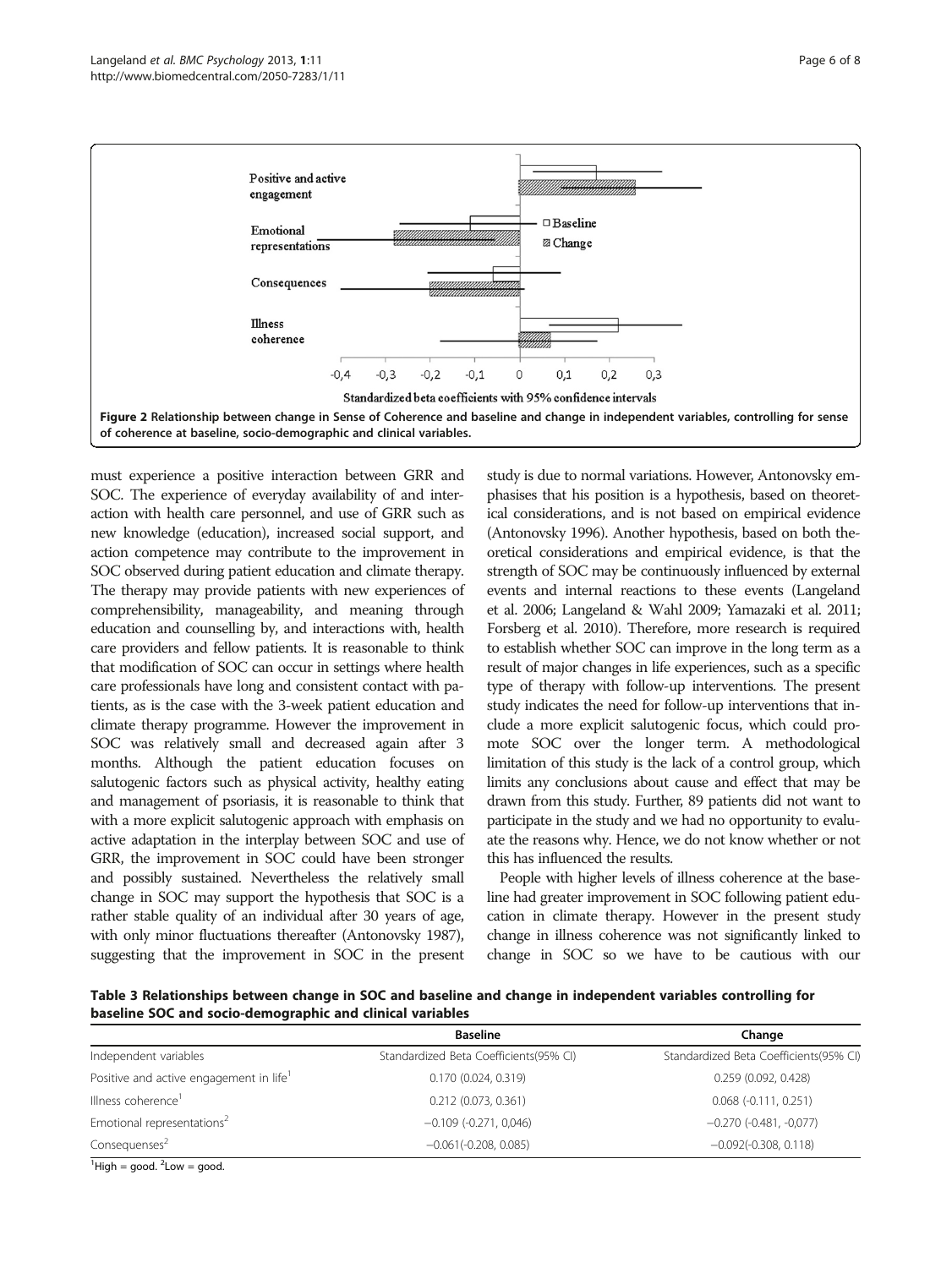<span id="page-6-0"></span>interpretation. Illness coherence assesses the extent to which an individual's illness provides an opportunity for the patient's coherent understanding of the illness (Moss-Morris et al. [2002](#page-7-0)). Bäärnhielm (2005) found that illness coherence relates to SOC through the process of restructuring illness meaning, possibly by constructing coherence between experiences, expression, and past and new meanings given to illness. This process helps strengthen SOC, and may thus be significant for recovery after illness. Nevertheless it is reasonable to think that any change in illness coherence will take time before it will influence the SOC because coherent understanding of the illness and integrate this knowledge may be a longer learning process as suggested by Bäärnhielm (2005). Both baseline and change in positive and active engagement were linked to change in SOC and thus seems to represent an important factor for promoting SOC. This is not a surprising result since this dimension assesses motivation to be active by engaging and reengaging in life–fulfilling activity (Osborne et al. [2007\)](#page-7-0) and is thus an important salutogenic factor. In addition change in emotional representations predicted change in SOC. Emotional representations include negative feelings related to the illness such as depression and anxiety. Earlier research have also revealed that SOC is strongly and negatively associated to emotional distress including anxiety, anger, and depression (Erikson & Lindstrøm [2006\)](#page-7-0) and that SOC is specially related to mental health (Erikson & Lindstrøm [2005\)](#page-7-0).

Altogether illness coherence, positive and active engagement in life and emotional representations, identified as predictors in the present study, may be considered as important components of GRR and thus come into a positive interplay with SOC, by creating good and possibly substantial growth experiences. This is supported by Moss-Morris et al. [\(2002](#page-7-0)) showing that illness perception and symptoms can predict different aspects of adaptation to and recovery after chronic disease suggesting that "illness reality" for each individual should play an integral and important role as a collaborative resource alongside other treatments. Further one previous study found a strong positive correlation between reasons for living, such as enjoyment and support in life, and SOC (Yamazaki et al. [2011\)](#page-7-0). Lutz [\(2009](#page-7-0)) suggested that SOC may be seen as one's self-perceived capacity for engagement over time. Participation is a key factor in the theory, and the meaning dimension illuminates this; that is, participation in shaping outcomes and good inner feelings increases SOC (Antonovsky 1987; Sagy & Antonovsky [2000\)](#page-7-0). Thus, patient education in the context of climate therapy that include a focus on positive and active engagement, emotional well-being and illness coherence, may provide the opportunity for the patient to comprehend and integrate the interplay between SOC and such as these GRR.

## Conclusions

SOC improved significantly from before to after patient education in the context of climate therapy. The results indicate that improving positive and active engagement in life, emotional well-being and a coherent understanding of the illness might provide important opportunities to improve SOC among people with psoriasis. The theory of salutogenesis gives a robust description of how to promote coping in the context of SOC. Accordingly, a focus on improving SOC in the treatment of psoriasis may reduce the psychosocial consequences of the disease by improving coping and engagement in life. According to this theory, active adaptation is part of the ideal treatment, which focuses on the adaptive capacity, inner feelings and the dynamics of engagement in life (Antonovsky 1987). This study supports the notion that it is important to focus on emotional well-being, adaptive capacity including illness coherence and the dynamics of engagement in life to promote SOC. Thus, it may be crucial to improve the attitude of positive and active engagement, emotional well-being and illness coherence by enabling patients to use more of their resources and experiences when meeting challenges, thus promoting SOC and health despite the limitations imposed by psoriasis.

#### Competing interests

The authors declare that they have no competing interests.

#### Authors' contributions

All authors contributed to the research design, interpretation of data, and drafts of the paper. EL and TM performed the statistical analysis. All authors read and approved the final manuscript.

#### Acknowledgements

This work was supported by University of Oslo, Oslo University Hospital and Bergen University College

#### Author details

<sup>1</sup> Faculty of Health and Social Sciences, Institute of Nursing, Bergen University College, Møllendalsveien 6, 5009, Bergen, Norway. <sup>2</sup>Medical Faculty Department of Health Sciences, Institute of Health and Society, University of Oslo, Forskningsveien 3A, 0373, Oslo, Norway. <sup>3</sup>Medical Faculty, Department of Behavioral Sciences in Medicine, Institute of Basic Medical Sciences, University of Oslo, Sognsvannsveien 9, 0372, Oslo, Norway. <sup>4</sup>Department of Rheumatology, Dermatology and Infectious Diseases, Oslo University Hospital, Forskningsveien 1, 0373, Oslo, Norway. <sup>5</sup>Medical Faculty, Institute of Clinical Medicine, University of Oslo, Sognsvannsveien 20, 0372, Oslo, Norway.

#### Received: 29 January 2013 Accepted: 7 June 2013 Published: 21 June 2013

#### References

Antonovsky, A. (1979). Health, Stress and Coping. San Francisco: Jossey-Bass. Antonovsky, A. (1987). Unraveling the Mystery of Health. San Francisco: Jossey-Bass. Antonovsky, A. (1993). The structure and properties of the sense of coherence scale. Social Science & Medicine, 36, 725–733.

- Antonovsky, A. (1996). The salutogenic model as a theory to guide health promotion. Health Promotion International, 11, 11–18.
- Bäärnhielm, S. (2005). Making sense of different illness realities: restructuring of illness meaning among Swedish-born women. Nordic Journal of Psychiatry, 59, 350–356.